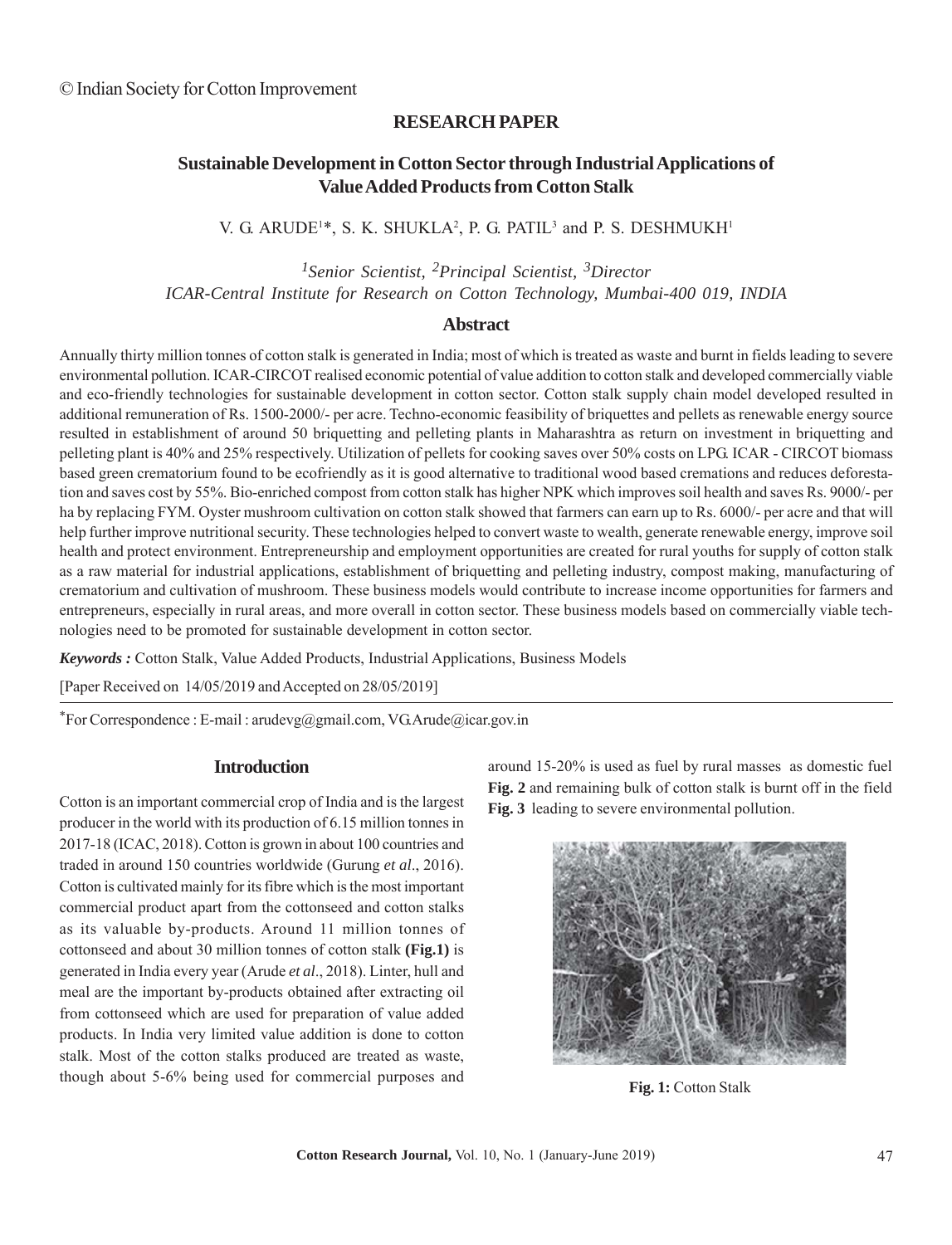

**Fig. 2:** Cotton stalk as domestic fuel



**Fig. 3:** Burning of cotton stalk in the field

Cotton stalk is comparable to the most common species of hardwood in respect of fibrous structure and chemical composition. Cotton stalk contains 60% holo cellulose, 27% lignin and 6% ash. The calorific value of cotton stalk is about 4000 kcal/kg (Arude *et al*., 2018). ICAR-Central institute for Research on Cotton Technology (CIRCOT), Mumbai, has done value addition to cotton stalk by developing techno-economically viable technologies and commercialized them. As cellulose and lignin content is more in cotton stalk, it can be used for making particle boards. The cotton stalk can be used for manufacture of briquettes and pellets as renewable source of energy and power generation as it has good calorific value. Cotton stalk can be converted to bioenriched compost and can also be used for cultivation of edible mushroom.

Cotton by-products based industries are underdeveloped in India owing to several impediments, including, lack of logistics for supply of cotton stalk, lack of availability of equipment for uprooting and chipping, lack of awareness and information among the farmers about value added technologies, inadequate government policies to support the development of cotton byproduct industries etc. The economic business opportunities can be realised by establishing cotton by-product based industries to move towards sustainable development and also to create entrepreneurship and generate employment in rural areas in cotton sector.

# **Cotton stalk supply chain model for industrial applications**

Lack of viable logistic model for supply of chipped cotton stalks to the industries is a major reason for non- utilization of cotton stalks for industrial applications. Traditional method of uprooting cotton stalks with a traditional tool (*Chimta*) is very tedious and labour intensive process. Hence, it was not viable for supply of cotton stalks for any industrial uses. Therefore viable logistics model has been developed for supply of cotton stalks for pelleting, briquetting and power generation industries.

The viable supply chain model comprises of uprooting of cotton stalk by tractor operated V-type up-rooter, followed by sun drying, shredding by a tractor operated shredder **(Fig. 4)** and transportation of chipped cotton stalk with truck/tractor to briquetting and pelleting plant within the radius of 50 km. Chipped cotton stalk fetches price of Rs. 2500-3000 per tonne at factory gate. Additional remuneration of Rs. 1500-2000 per tonne to the cotton farmers, thus contributing to doubling famer's income (Arude *et al*., 2018). This cotton stalk supply chain model has been demonstrated to farmers and stakeholders, pelleting, and briquetting and power generation industry in Vidarbha region of Maharashtra. It resulted in creation of employment and entrepreneurship opportunities for rural youths in cotton growing regions. Around 50 briquetting and pelleting plants based on cotton stalks have been established in and around Nagpur.



**Fig. 4:** Cotton stalk shredder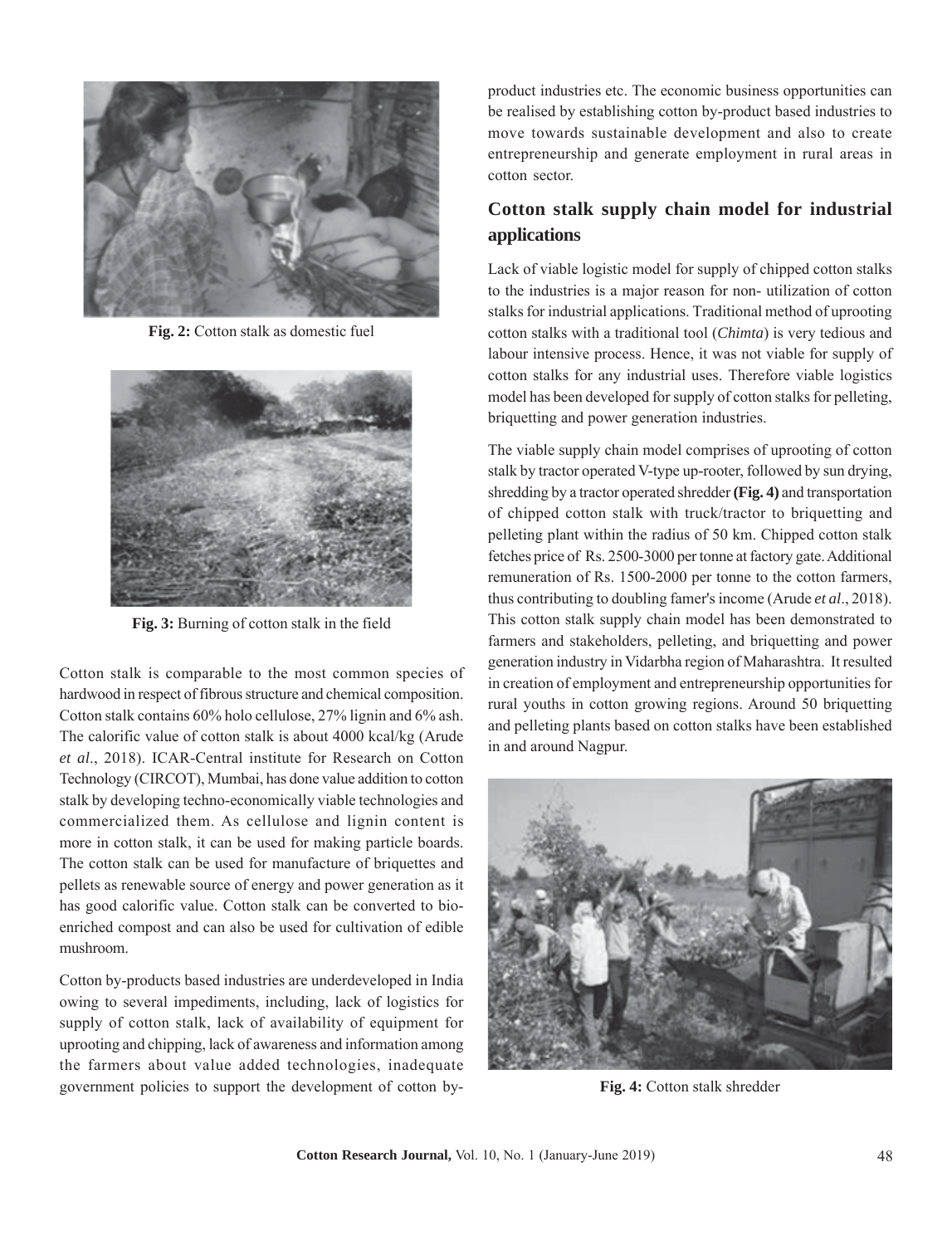### **Manufacturing of briquettes and pellets from cotton stalk for industrial applications**

The calorific value of cotton stalk is about 4000 kcal/kg hence it can be used for manufacture of briquettes and pellets which can be used as a renewable source of energy. Briquetting and pelleting technologies are well developed and widely used commercially in developed countries. But lack of knowledge of technology and technical constraints were the causes for less adoption of this technology in India. To address these issues extensive research work was done to develop process protocol and value added products viz. briquettes and premium grade pellets from cotton stalk. Briquettes and pellets are prepared by densification at high temperature and pressure.

Briquettes **(Fig. 5)** find applications as an alternate fuel to coal and LPG in boilers in the sugar, paper, rubber, chemical and food processing industry. Briquettes also find application in power generation plant in place of coal. Besides this, briquettes can be used in forging, furnaces and brick kilns and for gasification. Cotton stalk briquettes can be used as an alternative to wood for burning dead bodies which would help reduce dependence on wood for cremation purpose. For establishment of briquetting plant with a capacity of 20 tonnes/day, an investment of Rs. 25 lakh is required for machinery. The return on investment in briquetting plant of capacity 20 tonnes/day is around 40% and payback period is around 2 years. Pellets **(Fig. 6)** are being used in cooking stoves as fuel for preparation of snacks and cooking of meals, especially



**Fig. 5:** Cotton stalk briquettes



in roadside dabhas, restaurants, etc. The utilization of pellets for cooking saves over 50% costs on fuel as compared to LPG gas price. Pelleting plant of capacity 3 tonnes/day can be established with an investment of Rs. 15 lakhs towards machinery. The return on investment for pelleting plant of 3 tonnes/day capacity is around 25% and payback period is around 3 years (Arude *et al*., 2018).

Cotton farmers also get benefited by Rs. 1500-2000/- per tonne by selling of cotton stalks produced in their field. The utilization of cotton stalks based briquettes and pellets is a novel step towards doubling the farmers' income. The manufacturing of briquettes and pellets from cotton stalk biomass has created entrepreneurship opportunities for promotion of rural based industries and employment generation for rural youths in cotton growing region.

#### **Continuous feeding pellet stove for burning of cotton stalk pellets**

With the increase in commercial LPG prices and awareness about renewable energy, restaurants are switching over to pellet stoves, a cheap alternative for cooking. The commercially available pellet stoves allows burning of proprietary pellets having ash content  $\leq$ 1%. Cotton stalk pellets having higher ash content in range of 6-8% are not being utilized in these stoves as it tends to choke ash collection system in the stove. Cotton stalk pellets have calorific value of about 4000 kcal/kg and can prove to be a good and inexpensive alternative to costly proprietary pellets. Hence ICAR-CIRCOT developed a Continuous Feeding Pellet Stove (CFPS) **(Fig. 7)** that can handle pellets having higher 6-8% ash content. The ashes formed during combustion process are deposited into the ash collection chamber where from it can be easily removed through ash collection doors while pellet stove is in operation. The pellet utilization capacity of ICAR-CIRCOT CFPS is 6-8 kg /h. CFPS for burning of cotton stalk pellets for commercial restaurants found to be economically viable as utilization of pellets for cooking saves over 50% costs on fuel as compared to LPG gas price. Entrepreneurs can start small scale industries for manufacturing of CFPS for cotton stalk pellets.



**Fig. 6:** Cotton stalk pellets **Fig. 7:** ICAR-CIRCOT Continuous Feeding Pellet Stove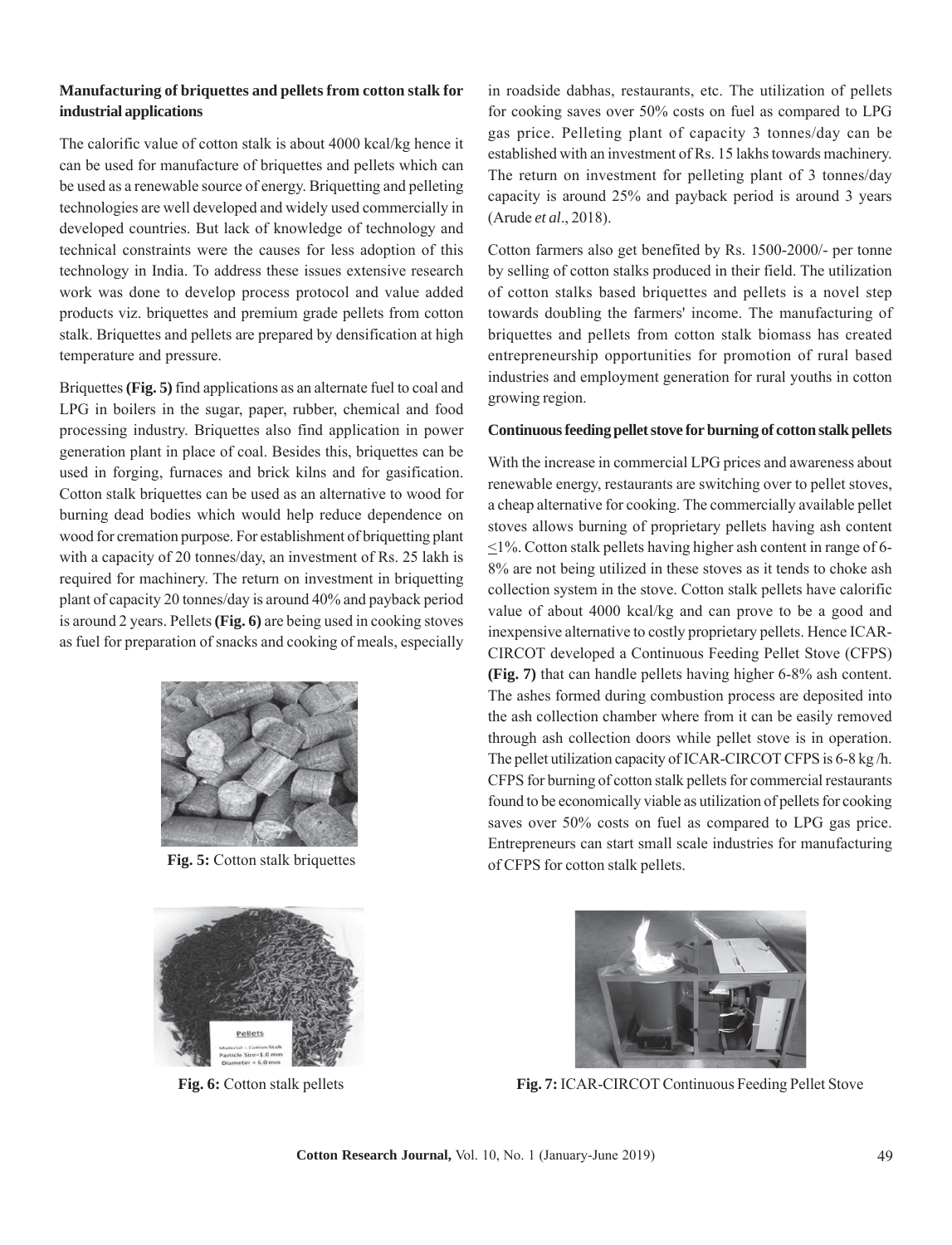#### **Cotton stalk biomass briquette based crematorium**

ICAR-CIRCOT has developed briquette based green crematorium as an alternative to traditional fire wood based cremation. Briquettes made from agricultural biomass like cotton stalk can be used as greener and renewable alternative for fire wood in cremation. The ICAR-CIRCOT Green Crematorium **(Fig. 8)** consists of a compact trapezoidal shaped cage and a forced draft aeration system for supply of air for rapid initiation of fire and for enhanced combustion process. It requires only 200 kg of biomass briquettes as against 300 kg of fire wood in traditional cremations and does not require kerosene. Around 55% of cost saving per cremation can be attained making it economical and eco-friendly. Seventy five lakh cremations takes place annually in India. Saving of 300 kg fire wood per cremation would result in annual saving 150 lakh trees (Patil *et al*., 2019). Besides, use of biomass briquettes for cremation has tremendous potential for creation of rural based industries and employment generation.



**Fig. 8:** ICAR-CIRCOT Green Crematorium

### **Production of bio-enriched compost from cotton stalk and opportunities for farm entrepreneurship**

Bio-enriched compost **(Fig. 9)** can be made out of cotton stalk using microbial consortia. An accelerated process has been developed by ICAR-CIRCOT for composting cotton stalk. Duration of composting is 45 days for wet and 60 days for dry cotton stalks. Yield of compost is 800 kg per tonne of cotton stalk. Accelerated process of composting saves 15 to 30 days of composting over



**Fig. 9:** Compost from cotton stalk

farm yard manure (FYM). Bio-enriched compost made out of cotton stalks has higher NPK content (1.43:0.78:0.82) as compared to FYM (0.5:0.2:0.5). It results in saving of Rs. 9000 per ha by replacing FYM (12 tonne) with cotton stalk compost (5 tonne). It can be used for soil health enrichment as a substitute to chemical fertilizers (Mageshwaran *et al*., 2017). This technology is demonstrated through hands on training to farmers of Wardha, Nagpur and Amaravati District of Maharashtra and Sirsa of Haryana and many farmers have adopted it. Rural enterprises for production of compost from cotton stalk can be established at farm level in rural areas.

#### **Developing cottage industry for cultivation of Oyster mushroom using cotton stalk**

ICAR-CIRCOT has established the suitability of cotton stalks for production potential (growth performance and yield) of oyster mushrooms **(Fig. 10)** and developed the protocol for cultivation of oyster mushroom. Oyster mushroom (Pleurotus florida and Pleurotus ostreatus) can be cultivated on hot water treated cotton stalks of 3-4 cm length. The mushroom can be cultivated by hanging bag technique. About 300 g of fresh oyster mushroom could be harvested from one kg of dry cotton stalks. The cropping period for cultivation of oyster mushroom in cotton stalks is 30 days. An average of two harvests can be done per crop. The average cost of production of one kg of fresh oyster mushroom is Rs. 50/- The selling price of fresh oyster mushroom in the market ranges from Rs. 80 to 150/-. Thus, a farmer can earn a minimum of Rs. 30/- per kg of oyster mushroom produced. On an average, a famer can generate a minimum additional income of Rs. 6,000/- per acre by cultivation of oyster mushroom on cotton stalks generated from an acre of land (Satankar *et al*., 2018). Oyster mushroom cultivation using cotton stalk can be established as cottage industry in rural areas.



**Production of particle board, composites and activated carbon Fig. 10:** Oyster mushroom cultivation on cotton stalk

ICAR-CIRCOT has developed technologies for preparation of particle boards **(Fig. 11),** composites **(Fig. 12)** and activated carbon from cotton stalk **(Fig. 13).** One tonne/day capacity pilot plant for preparation of particle boards from cotton stalks has been established at Ginning Training Centre of ICAR-CIRCOT, Nagpur with the financial assistance from Common Fund for Commodities (CFC), Netherlands. The quality of the particle boards from cotton stalk is comparable to that of particle boards made from wood.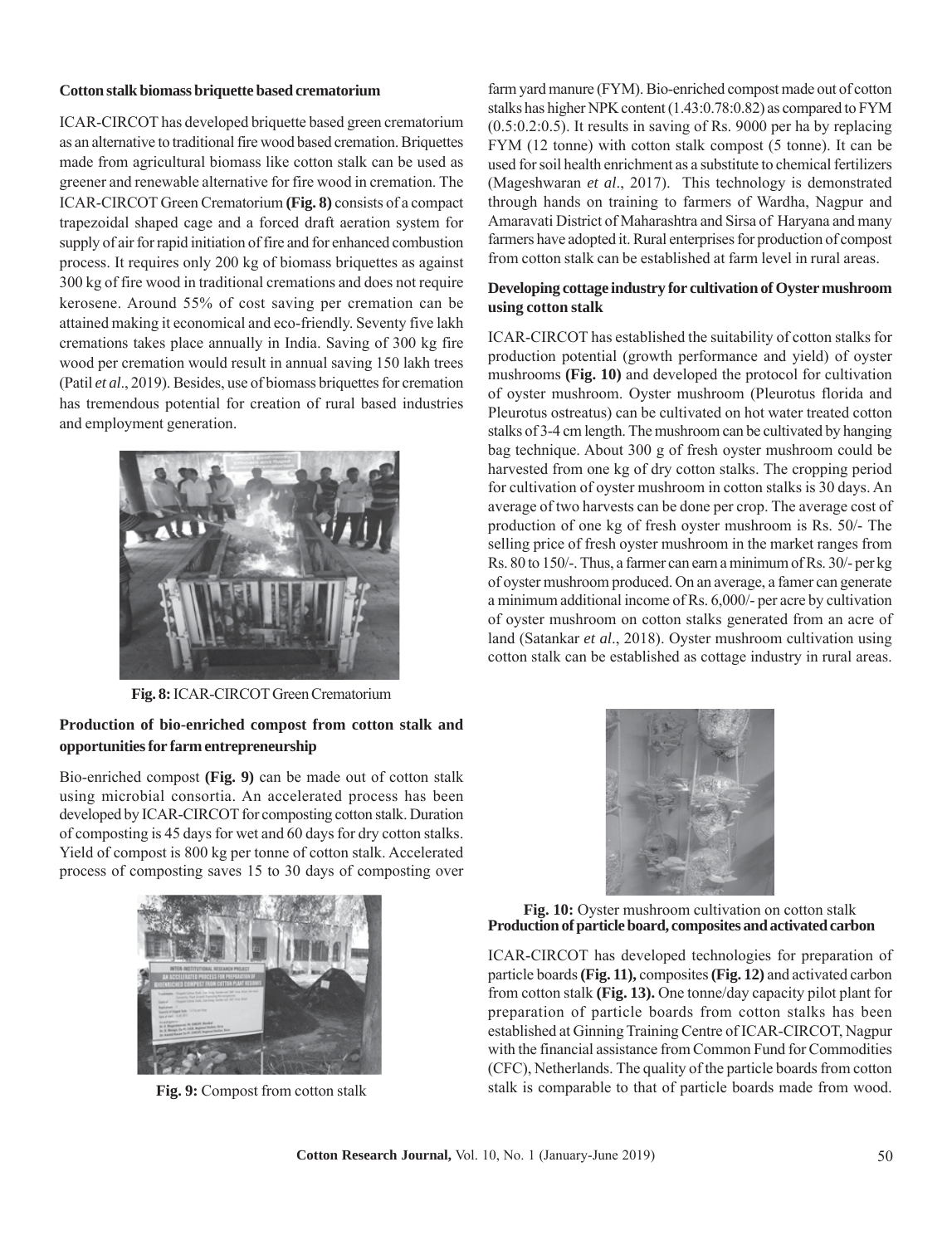These particle boards find applications in interior decoration, wall panelling, false ceiling, portioning, table tops, etc. Cotton stalk has cellulosic materials which is useful as reinforcement for polymer composites. Cotton stalk/epoxy composites have better mechanical and good thermal resistance properties and hence can be used in thermal resistance roofing panels in construction fields and automotive sector. The cotton stalk based activated carbon has



**Fig. 11:** Cotton stalk particle boards



**Fig. 12:** Cotton stalk composite trays for nursery



**Fig. 13:** Face masks of activated carbon from cotton stalk

higher micro-porosity and meso-porosity and surface area around  $1000 \text{ m}^2/\text{g}$ . It can be used for the various applications such as air

filtration, water purification, medical application and dye adsorption from textile effluents. Face masks using activated carbon made form cotton stalk have been developed for the traffic police. Business models need to be established and promoted for production of particle boards and composites from cotton stalk.

### **Perspective of application of cotton stalk by-products in industrial applications**

The biomass briquette and pellet industry has gained a rapid momentum over the past decade. The USA and most of European countries are the largest markets for biomass pellets. In Europe, pellets are mainly used for the production of electricity and residential heating. United Sates of America and Sweden procure about 4 and 13 % of their energy, respectively, from biomass and Sweden is implementing initiatives to phase out nuclear plants, reduce fossil-fuel energy utilization and enhance the use of bioenergy. Though, briquetting technologies are well developed and widely used commercially in developed countries, it is yet to receive a strong foothold in many developing countries because of the technical constraints involved and the lack of knowledge to adapt the technology to suit local conditions. Overcoming many operational problems associated with this technology are crucial factors in determining its commercial success. In India, the briquette and pellet industry is gaining momentum in last few years. Over 250 small and large size pelleting plants are being operational in India. The growing number of entrepreneurs in the state of Maharashtra in India, it is evident that biomass briquetting and pelleting industry has emerged as a promising option for the new entrepreneurs and other users of biomass in India. It requires low investment and can generate employment among the rural masses leading to improvement in social as well as economic life of rural people.

### **Conclusions**

Techno-economically viable technologies developed and commercialized by ICAR-CIRCOT through value addition to cotton stalk by-produce. These ttechnologies helped to convert waste to wealth, generate renewable energy, improve soil health and protect environment. Entrepreneurship and employment opportunities are created for rural youths for supply of cotton stalk as a raw material for industrial application, establishment of briquetting and pelleting industry, compost making, manufacturing of crematorium and cultivation of mushroom. Successful business models based on technologies are demonstrated to stakeholders at national level and African countries. The utilization of cotton stalks and other agro-residues based briquettes and pellets is a step towards doubling the farmers income. Further this business model need to be strengthened so that more number of entrepreneurs will be benefitted. There is huge potential to establish profitable processing businesses in India based on cotton by-products, such as briquettes and pellets as successful business models exist in